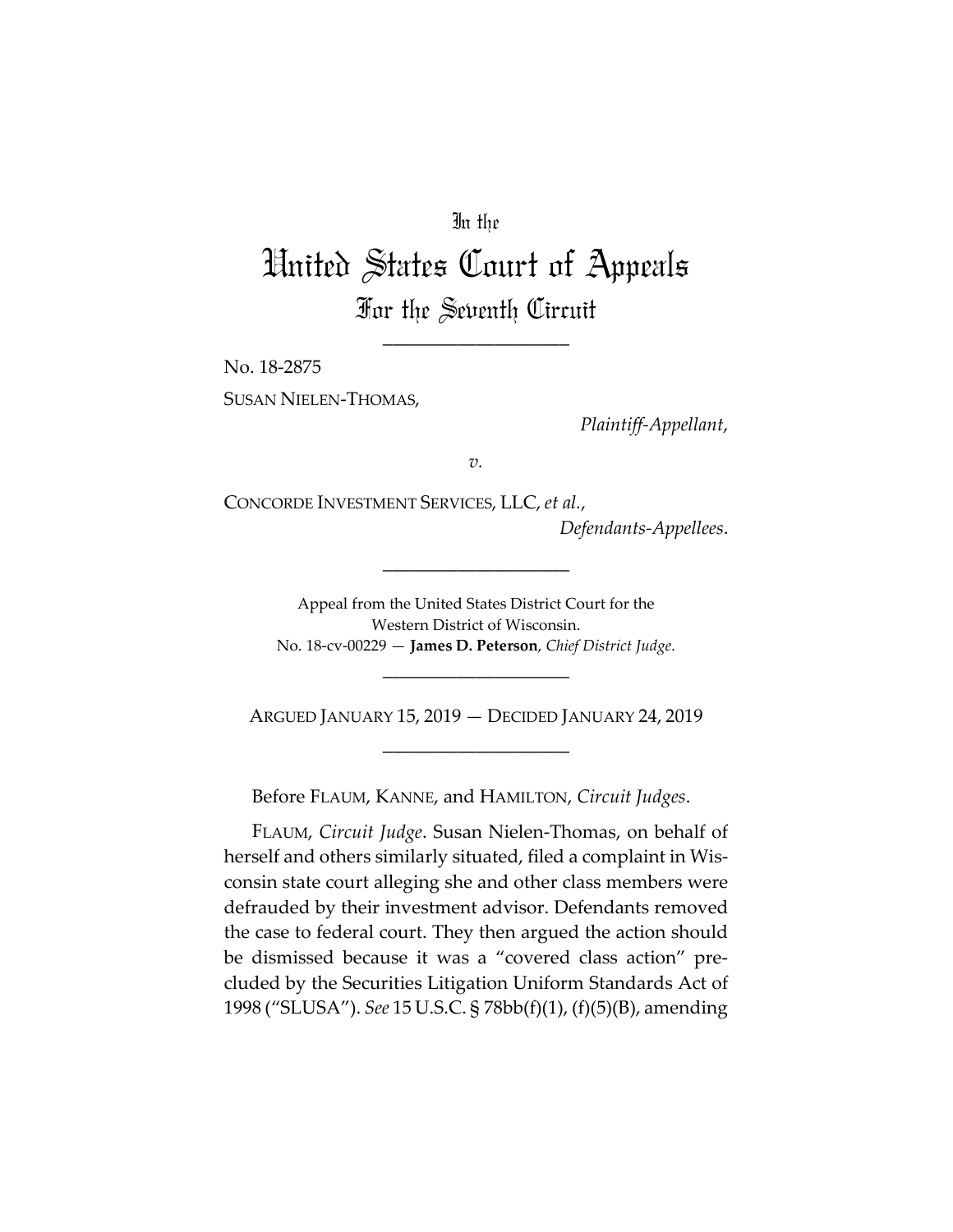Securities Exchange Act of [1](#page-1-0)934.<sup>1</sup> According to Nielen-Thomas, her lawsuit did not meet SLUSA's "covered class action" definition because she alleged a proposed class with fewer than fifty members. *See* § 78bb(f)(5)(B)(i)(I). The district court agreed with defendants that Nielen-Thomas's suit was a "covered class action" because she brought her claims in a representative capacity, *see* § 78bb(f)(5)(B)(i)(II), and it dismissed her claims with prejudice.

We hold that the plain language of SLUSA's "covered class action" definition includes any class action brought by a named plaintiff on a representative basis, regardless of the proposed class size. Because this includes Nielen-Thomas's class action lawsuit and her complaint meets all other statutory requirements, her lawsuit is precluded by SLUSA. We affirm the judgment of the district court.

#### **I. Background**

On February 5, 2018, plaintiff-appellant Nielen-Thomas filed a putative class action in Wisconsin state court against defendants-appellees Concorde Investment Services, LLC, Fortune Financial Services, Inc., TD Ameritrade, Inc., Wisconsin River Bank, Jeffrey L. Butler, and Wisconsin Investment Services LLC. The class includes retail clients of Butler and his investment advisory firm, Wisconsin Investment Services. According to the complaint, Butler exercised control of his clients' accounts and owed them a fiduciary duty to act in their best interests. Butler allegedly failed to properly manage these accounts, though, leading to huge losses.

<span id="page-1-0"></span> <sup>1</sup>*See also* 15 U.S.C. § 77p(b), (f)(2) (amending Securities Act of 1933 in an identical way). The parties cite solely to the 1934 Act amendments, so we do the same in this opinion unless otherwise noted.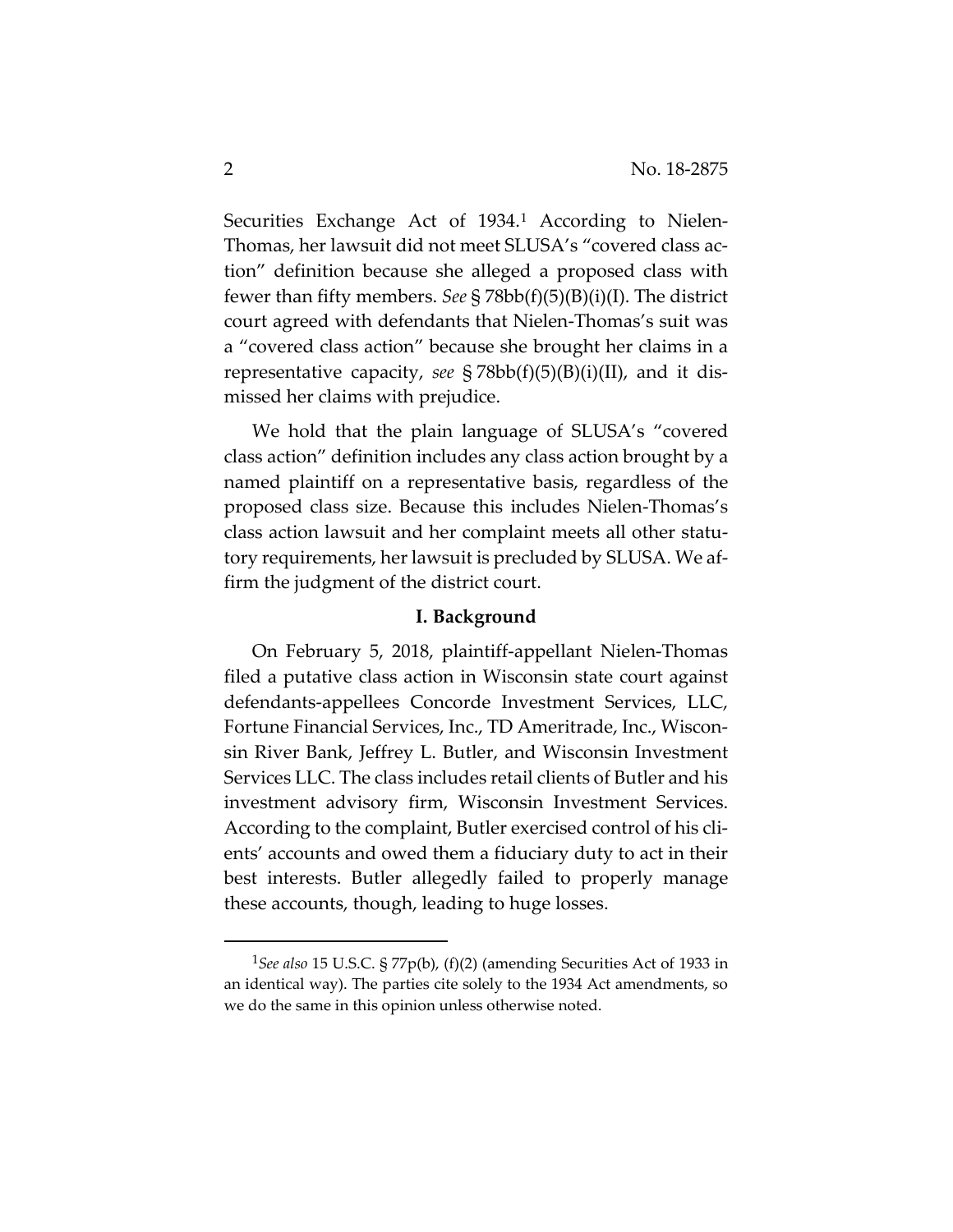Nielen-Thomas identifies two ways Butler mismanaged accounts. First, Butler promised to create individualized portfolios for each investor; instead, he subjected his clients to block trades that lacked asset allocation and diversification suitable for retail investors. Second, Butler repeatedly purchased and sold on behalf of his clients an exchange-traded note known as VXX. VXX is an unsecured debt instrument designed to track the movement of futures on an index that measures overall market volatility. This note is inherently volatile and risky, and it is designed to be used as a hedge by sophisticated investors only on a short-term basis. However, Butler repeatedly purchased and sold VXX on behalf of his retail clients and let it sit in their accounts for months, even though such a strategy was practically guaranteed to lose money.

The other defendants are entities that Nielen-Thomas claims are also responsible for Butler's conduct. Butler was a registered broker with Concorde from March 2012 to May 2015 and with Fortune from July 2015 to December 2016. Concorde and Fortune were required to supervise Butler's investment advisory activities when he was trading in the accounts of their customers but allegedly failed to do so. Additionally, Butler had an agreement with TD Ameritrade through which Butler could use its online trading platform to execute all trades in his clients' accounts. TD Ameritrade also allegedly failed to properly supervise Butler's activity. Finally, Wisconsin River Bank referred clients to Butler, who in turn compensated the bank for these referrals. Nielen-Thomas alleges the bank owed its clients a duty of care in recommending investment advisors to them, and it breached that duty by recommending Butler.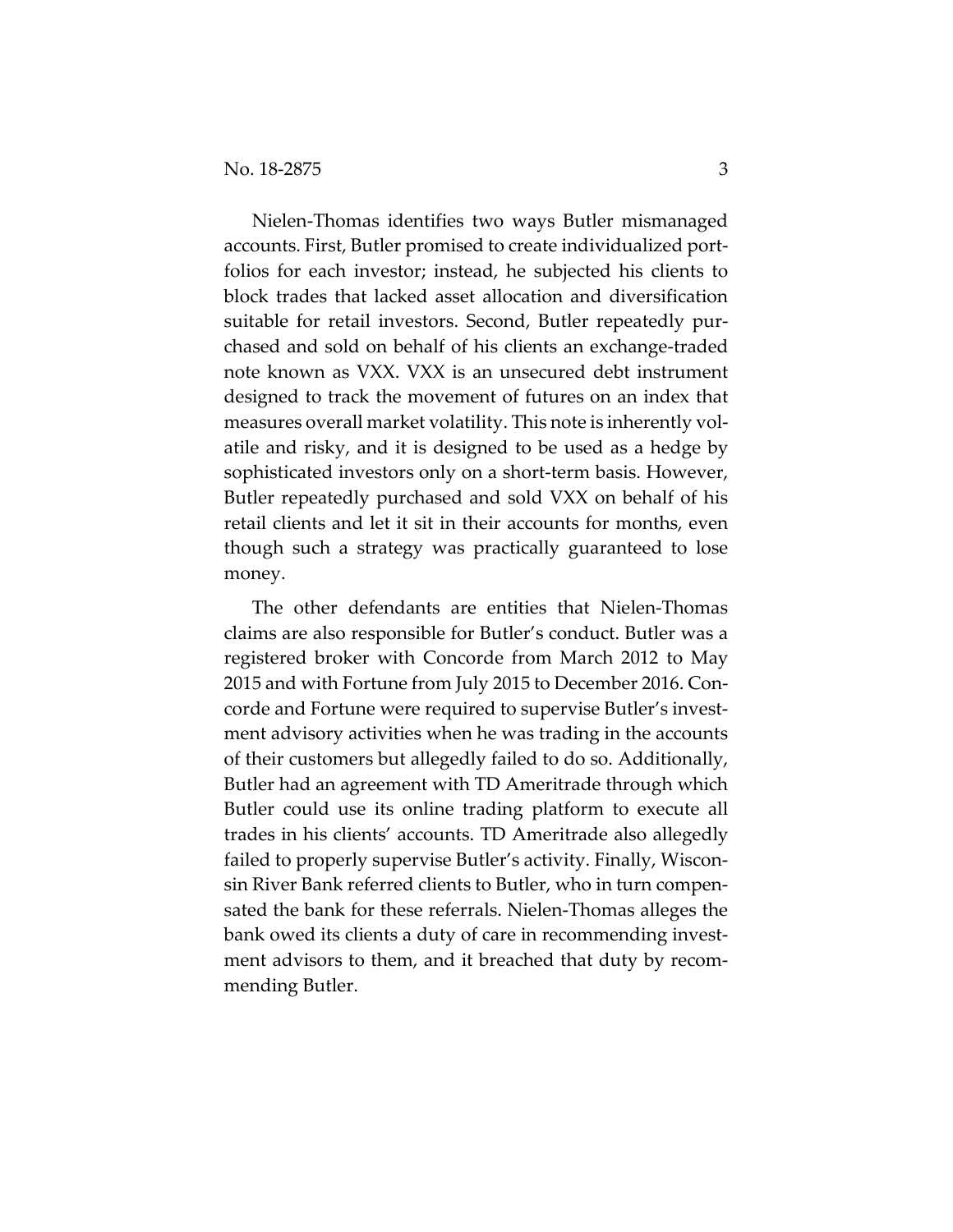In her class-action complaint, Nielen-Thomas brought nine state-law claims on behalf of the putative class, alleging breaches of Wisconsin and Nebraska securities laws, breach of Wisconsin's "fraudulent representations" statute, and common law violations under both Wisconsin and Nebraska law for breach of contract, fraud, negligence, failure to supervise, and breach of fiduciary duty.[2](#page-3-0) According to the complaint, "[w]hile the exact number of putative Class members cannot be determined yet, upon information and belief, the putative Class consists of at least 35, but no more than 49 members."

On March 30, 2018, defendants removed the case to the Western District of Wisconsin pursuant to SLUSA, 15 U.S.C. § 78bb(f)(2)*.* After removal, defendants Fortune, TD Ameritrade, and Concorde[3](#page-3-1) moved to dismiss Nielen-Thomas's nine state-law claims as barred by the Private Securities Litigation Reform Act of 1995 ("PSLRA"), 15 U.S.C. §§ 77, 78, and SLUSA. Specifically, defendants argued this suit qualified as a "covered class action" that was both removable and precluded by SLUSA. Nielen-Thomas opposed these motions and sought to remand the case because, she argued, her case did not fall within SLUSA's ambit; she claimed that because her proposed class contained fewer than fifty members, it could not be a "covered class action" as defined by the statute.

<span id="page-3-0"></span><sup>2</sup> Nielen-Thomas also brought a tenth class claim for breach of the Securities Act of 1933. The district court dismissed it with prejudice for failure to state a claim. Nielen-Thomas does not appeal this aspect of the district court's decision.

<span id="page-3-1"></span><sup>3</sup> Nielen-Thomas voluntarily dismissed Butler as a defendant. Although Butler's firm, Wisconsin Investment Services, is technically still a defendant, it has no assets and is not involved with this appeal.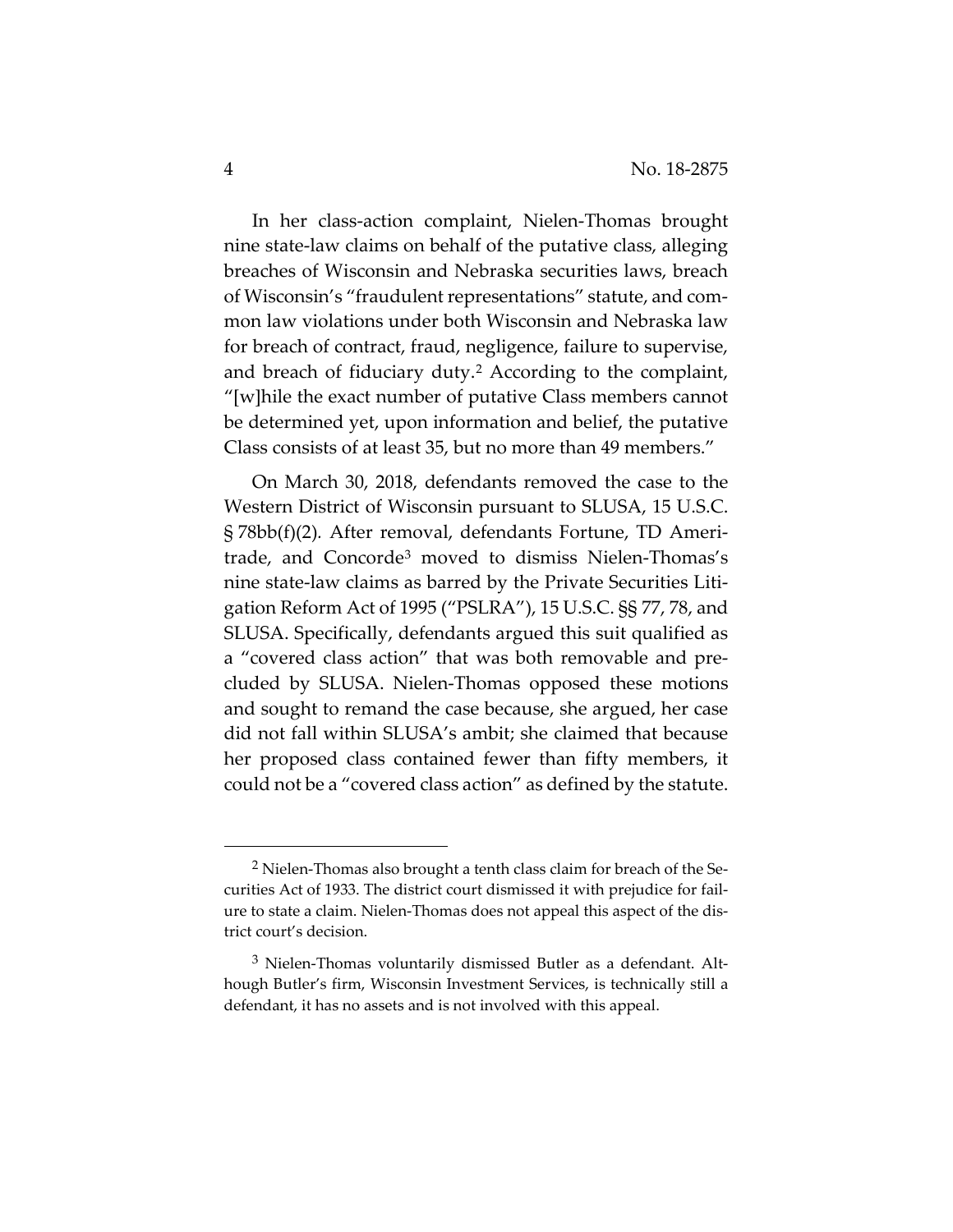On July 26, 2018, the district court denied Nielen-Thomas's motion to remand and granted defendants' motion to dismiss. The court noted that SLUSA's language was "confusing," but concluded its "legislative history clears things up"—the lawsuit was not a covered class action under 15 U.S.C. § 78bb(f)(5)(B)(i)(I) because her proposed class had fewer than fifty members, but her lawsuit met SLUSA's definition of a "covered class action" in 15 U.S.C. § 78bb(f)(5)(B)(i)(II) because she brought her action on behalf of unnamed parties in a representative capacity. SLUSA thus precluded her state-law claims, and the district court dismissed them with prejudice. Nielen-Thomas appeals.

#### **II. Discussion**

At issue is the district court's denial of Nielen-Thomas's motion to remand and its grant of defendants' motions to dismiss based on its interpretation of SLUSA's "covered class action" definition. We review the district court's interpretation of a statute de novo. *United States v. Rosenbohm*, 564 F.3d 820, 822 (7th Cir. 2009).

When confronting an issue of statutory interpretation, we must always begin with the text and "give effect to the clear meaning of statutes as written." *Star Athletica, L.L.C. v. Varsity Brands, Inc.*, 137 S. Ct. 1002, 1010 (2017) (quoting *Estate of Cowart v. Nicklos Drilling Co.*, 505 U.S. 469, 476 (1992)). If the text is clear, we can end our inquiry here as well. *Id.* We also read a statute "as a whole" rather than "as a series of unrelated and isolated provisions." *Arreola-Castillo v. United States*, 889 F.3d 378, 386 (7th Cir. 2018) (first quoting *King v. St. Vincent's Hosp.*, 502 U.S. 215, 221 (1991), then quoting *Gonzales v. Oregon*, 546 U.S. 243, 273 (2006)). Words are given "their ordinary and natural meaning" in the absence of a specific statutory definition.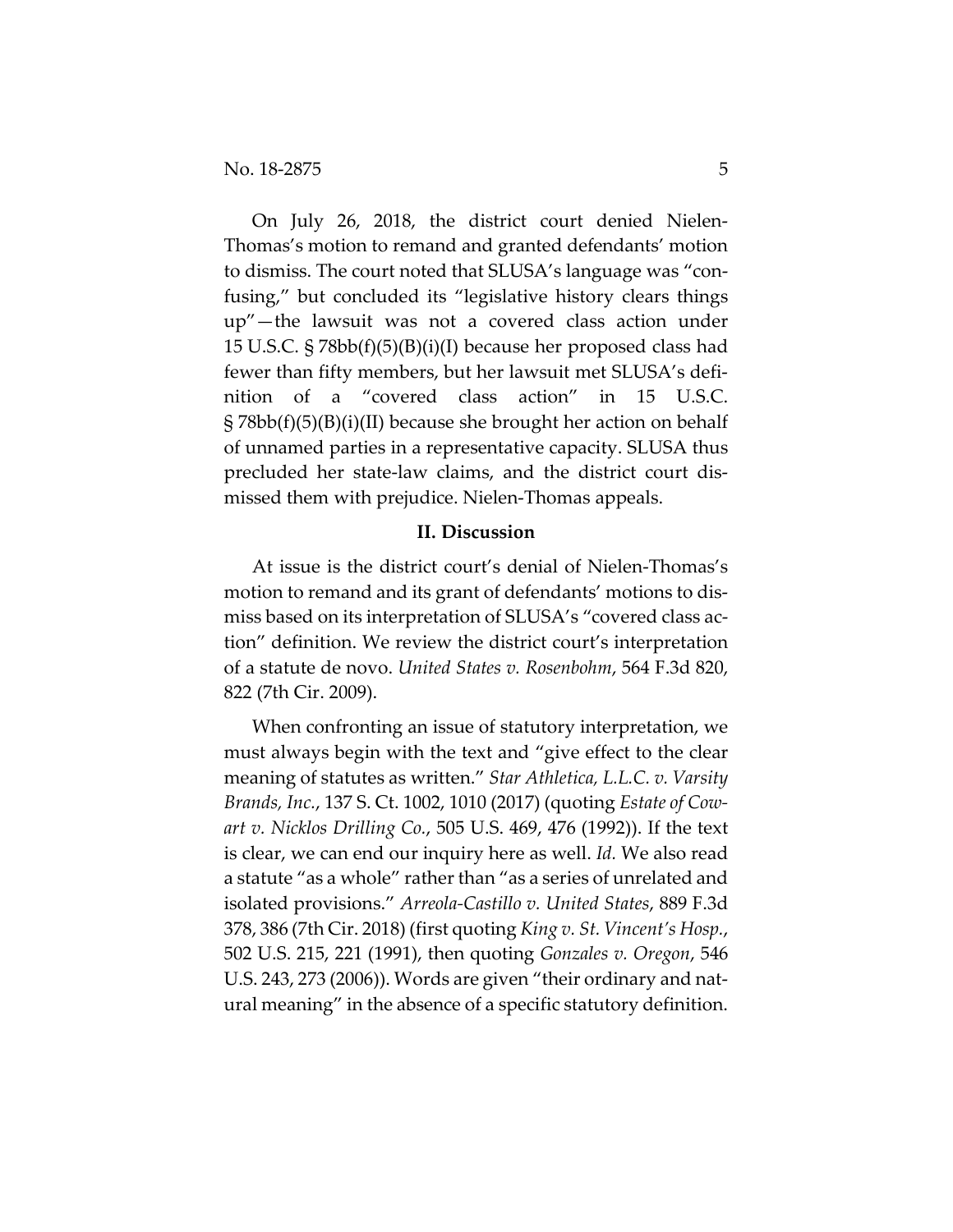*CFTC v. Worth Bullion Grp., Inc.*, 717 F.3d 545, 550 (7th Cir. 2013) (quoting *Scherr v. Marriott Int'l, Inc.*, 703 F.3d 1069, 1077 (7th Cir. 2013)). We must also, if possible, give effect to "every clause and word" of a statute, taking care not to read words into the text or to treat any words as surplusage. *Duncan v. Walker*, 533 U.S. 167, 174 (2001) (quoting *United States v. Menasche*, 348 U.S. 528, 538–39 (1955)); *Water Quality Ass'n Emps.' Benefit Corp. v. United States*, 795 F.2d 1303, 1309 (7th Cir. 1986).

Regarding SLUSA's language specifically, "Congress envisioned a broad construction" of the statute, which "follows not only from ordinary principles of statutory construction but also from the particular concerns that culminated in SLUSA's enactment." *Merrill Lynch, Pierce, Fenner & Smith Inc. v. Dabit*, 547 U.S. 71, 86 (2006). SLUSA amends the Securities Act of 1933 and the Securities Exchange Act of 1934, both of which regulate federal securities "to promote honest practices in the securities market." *Cyan, Inc. v. Beaver Cty. Emps. Ret. Fund*, 138 S. Ct. 1061, 1066 (2018). Congress had previously amended these two laws when it passed the PSLRA in 1995, "principally to stem 'perceived abuses of the class-action vehicle in litigation involving nationally traded securities.'" *Id.* (quoting *Dabit*, 547 U.S. at 81). Specifically, "nuisance filings, targeting of deep-pocket defendants, vexatious discovery requests, and manipulation by class action lawyers of the clients whom they purportedly represent had become rampant," such that abusive class-action litigation was injuring "the entire U.S. economy." *Dabit*, 547 U.S. at 81 (citation and internal quotation marks omitted). Congress sought to curb these abuses through the PSLRA by imposing burdens on plaintiffs who sought to bring federal securities fraud class actions, including by limiting recoverable damages and attorney's fees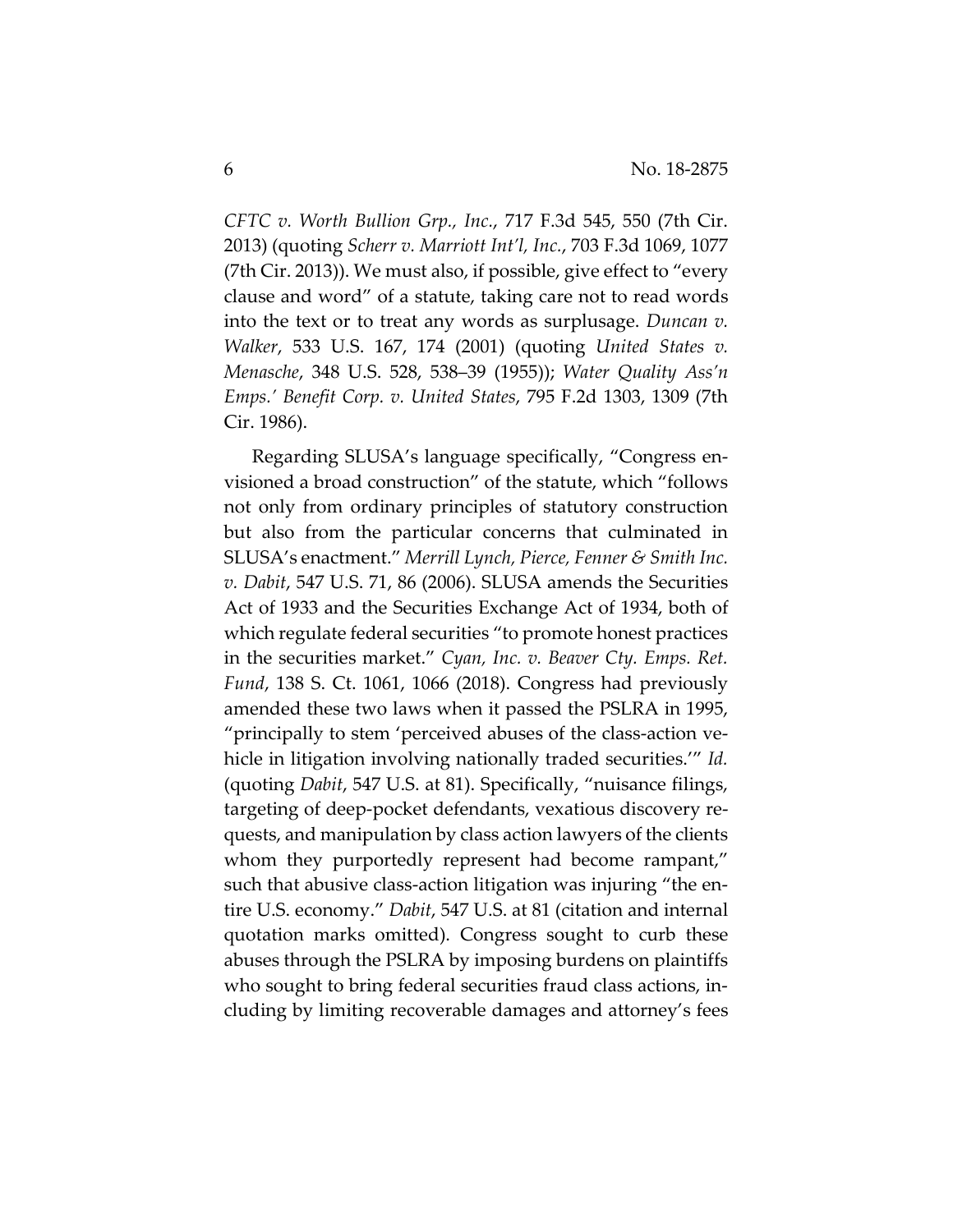$\overline{a}$ 

and by mandating sanctions for frivolous litigation. *Id.* at 81– 82.

The PSLRA made it harder to bring a federal securities class action; an unintended consequence of its enactment, though, was that plaintiffs tried to escape the law's constraints by "bringing class actions under state law, often in state court," rather than under federal law in federal court. *Id.* at 82. To "prevent plaintiffs from circumventing the [PSLRA]" in this manner, *Cyan*, 138 S. Ct. at 1067, Congress enacted the SLUSA amendments in 1998.

SLUSA precludes specified securities class actions from proceeding under state law. Specifically, "[n]o covered class action based upon the statutory or common law of any State or subdivision thereof may be maintained in any State or Federal court by any private party" if that party alleges either "a misrepresentation or omission of a material fact in connection with the purchase or sale of a covered security"<sup>[4](#page-6-0)</sup> or "that the defendant used or employed any manipulative or deceptive device or contrivance in connection with the purchase or sale of a covered security." 15 U.S.C. § 78bb(f)(1). Moreover, "[i]f such a suit is brought in a state court the defendant can remove it to federal court and move to dismiss it … [and] the district judge must grant the motion." *Brown v. Calamos*, 664 F.3d 123, 124–25 (7th Cir. 2011) (citing 15 U.S.C. § 78bb(f)(2)).[5](#page-6-1)

<span id="page-6-0"></span> $4A$  "covered security" is "a security traded nationally and listed on a regulated national exchange." *Brown v. Calamos*, 664 F.3d 123, 124 (7th Cir. 2011) (citing 15 U.S.C. § 78bb(f)(5)(E)).

<span id="page-6-1"></span><sup>5</sup> Although some case law refers to SLUSA preemption rather than preclusion, SLUSA "does not itself displace state law with federal law but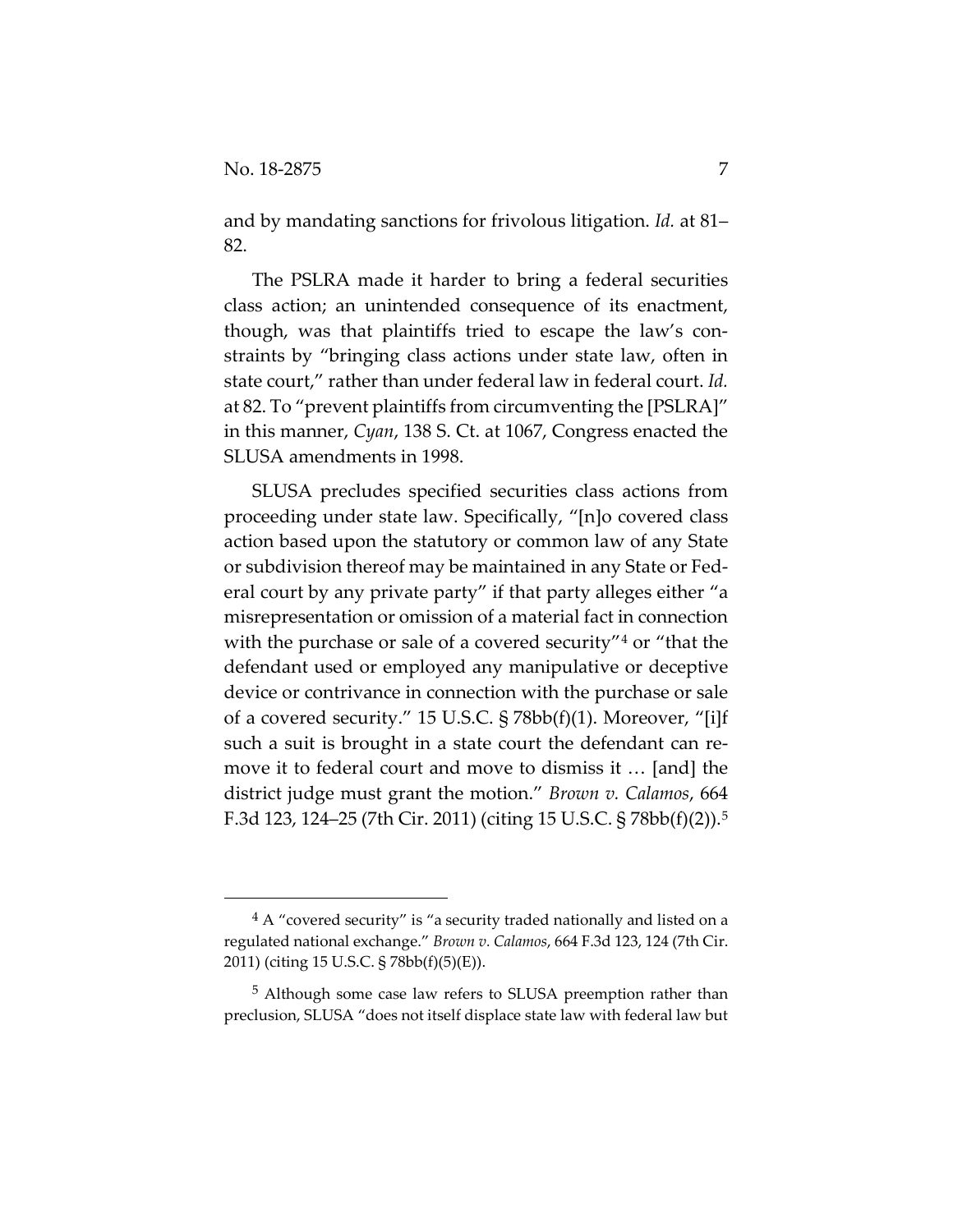Nielen-Thomas does not dispute that her class action claims are based on state law, involve a covered security, and allege misrepresentations "in connection with the purchase or sale of" that covered security. Instead, she maintains her lawsuit is not precluded by SLUSA because it is not a "covered class action" as that term is defined.

Under SLUSA, a "single lawsuit" qualifies as a "covered class action" when (subject to certain exceptions not applicable here):

- (I) damages are sought on behalf of more than 50 persons or prospective class members, and questions of law or fact common to those persons or members of the prospective class, without reference to issues of individualized reliance on an alleged misstatement or omission, predominate over any questions affecting only individual persons or members; or
- (II) one or more named parties seek to recover damages on a representative basis on behalf of themselves and other unnamed parties similarly situated, and questions of law or fact common to those persons or members of the prospective class predominate over any questions affecting only individual persons or members … .

makes some state-law claims nonactionable through the class-action device in federal as well as state court." *Kircher v. Putnam Funds Tr.*, 547 U.S. 633, 636 n.1 (2006).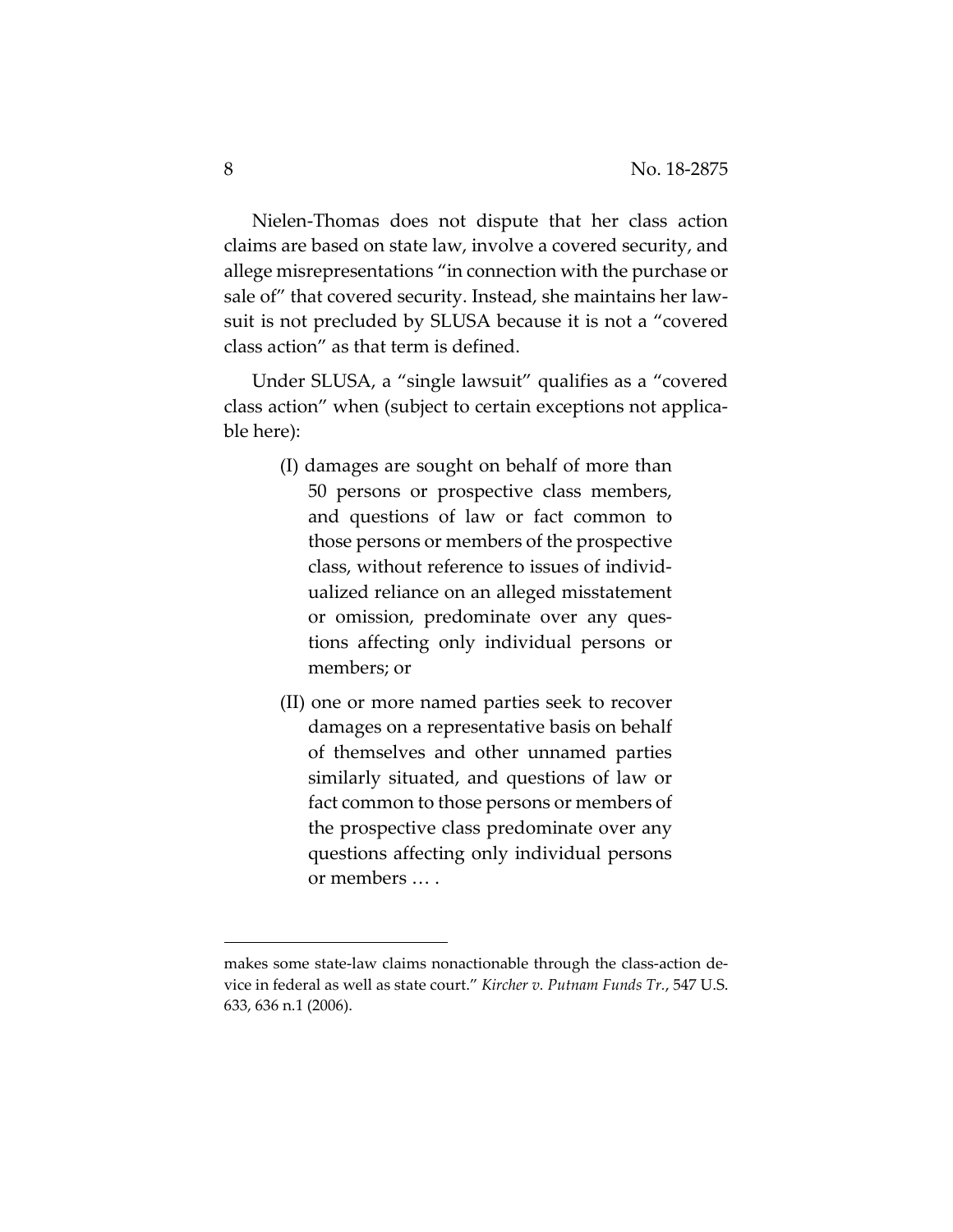15 U.S.C.  $\S 78bb(f)(5)(B)(i)$ .<sup>[6](#page-8-0)</sup> Subparagraph (I) and Subparagraph (II) in this definition are separated by "or." An "or" in a statute is usually disjunctive, *see United States v. Woods*, 571 U.S. 31, 45 (2013), meaning a lawsuit can satisfy SLUSA's "covered class action" requirement via either subparagraph.

Subparagraph (I) provides three criteria for a single lawsuit to qualify as a covered class action: (1) damages are sought, (2) on behalf of more than fifty "persons or prospective class members," and (3) common questions of law or fact predominate "without reference to issues of individualized reliance on an alleged misstatement or omission." Because this subparagraph includes the "prospective class members" language, some class actions (as that term is traditionally understood) must fall within its scope. *See, e.g.*, *Class Action*, Black's Law Dictionary (10th ed. 2014) ("A lawsuit in which the court authorizes a single person or a small group of people to represent the interests of a larger group."); Fed. R. Civ. P. 23(a) (defining class actions as ones where "[o]ne or more members of a class may sue or be sued as representative parties on behalf of all members"). Specifically, class actions with more than fifty prospective class members meet this definition.

Subparagraph (II) also includes three criteria for a single lawsuit to qualify: (1) damages are sought, (2) by "one or more named parties" who seek to recover such damages "on

<span id="page-8-0"></span> <sup>6</sup> SLUSA also includes a definition of "covered class action" that applies to "any group of lawsuits filed in or pending in the same court" in which "damages are sought on behalf of more than 50 persons" and "the lawsuits are joined, consolidated, or otherwise proceed as a single action for any purpose."  $15$  U.S.C. §  $78bb(f)(5)(B)(ii)$ .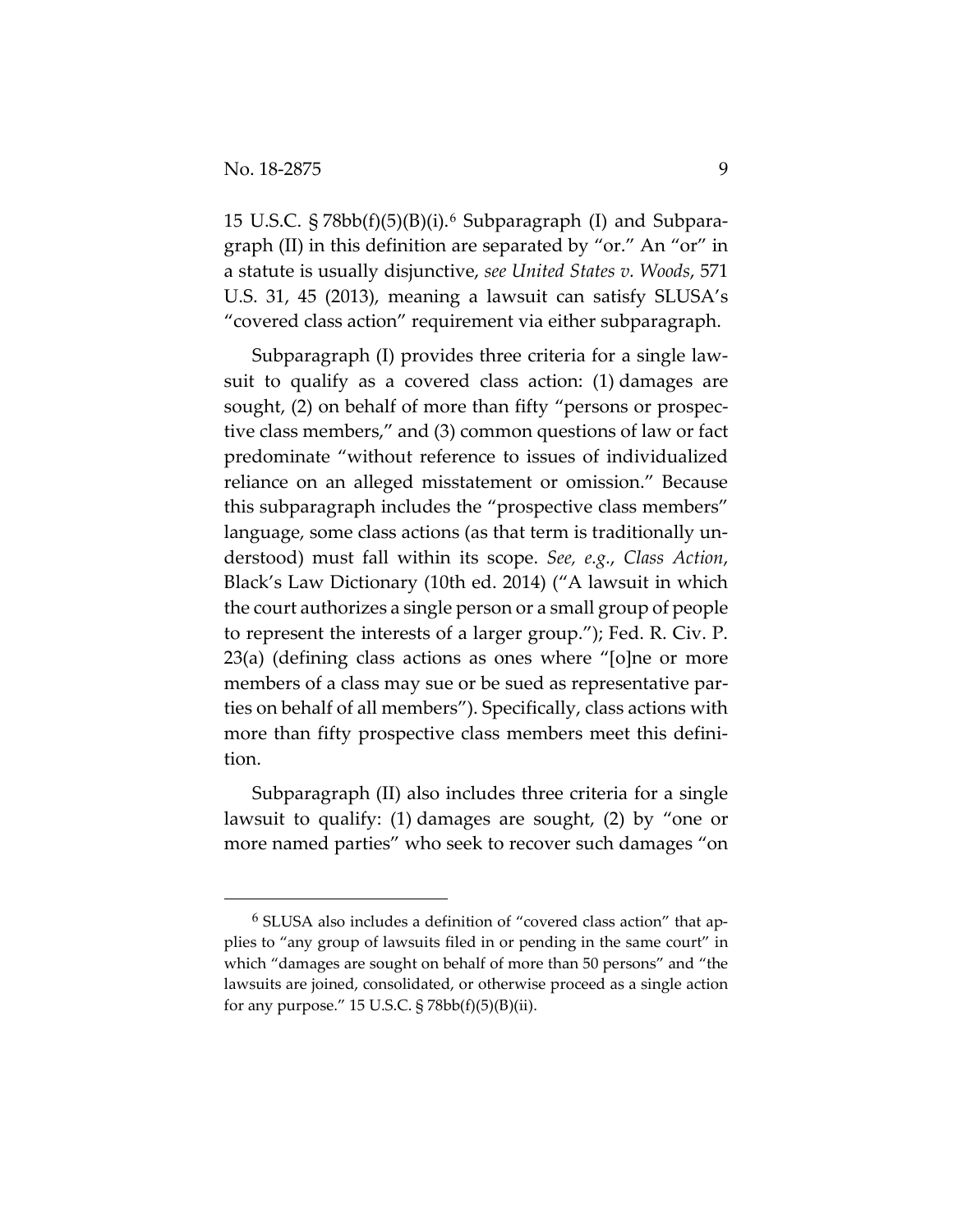a representative basis on behalf of themselves and other unnamed parties similarly situated," and (3) common questions of law or fact predominate. This subparagraph must also reach class actions because its definition includes suits brought by named parties "on a representative basis."

Although there is overlap between the two, each subparagraph has a separate meaning. Subparagraph (I) includes in its scope all actions brought by groups of more than fifty "prospective class members," so class actions of the requisite size can be covered under this definition. But this subparagraph also includes single lawsuits brought by groups of more than fifty "persons" without any "prospective" or "representative" caveat on their plaintiff status. In other words, a lawsuit may be treated as a class action even if all plaintiffs are identified in the complaint and no plaintiff is pursuing claims as a representative on behalf of others, if there are more than fifty such plaintiffs and SLUSA's other requirements are met.<sup>[7](#page-9-0)</sup>

Subparagraph (II)'s language includes all actions in which one named plaintiff seeks to recover damages "on a representative basis on behalf of themselves and other unnamed parties similarly situated." By its plain and unambiguous

<span id="page-9-0"></span><sup>7</sup> Subparagraph (I) also includes a caveat to its commonality requirement: common questions of law or fact must predominate "without reference to issues of individualized reliance on an alleged misstatement or omission."  $\S 78bb(f)(5)(B)(i)(I)$ . If over fifty plaintiffs are identified in an action, they could attempt to evade treatment as a class action, and SLUSA preclusion, by pointing to the fact of each plaintiff's reliance, which would necessarily require an individualized inquiry. *See, e.g.*, *Basic Inc. v. Levinson*, 485 U.S. 224, 242–43 (1988). But Subparagraph (I) prevents that from happening by removing the reliance issue from the commonality analysis. It can therefore reach actions that are not "class actions" in the usual sense.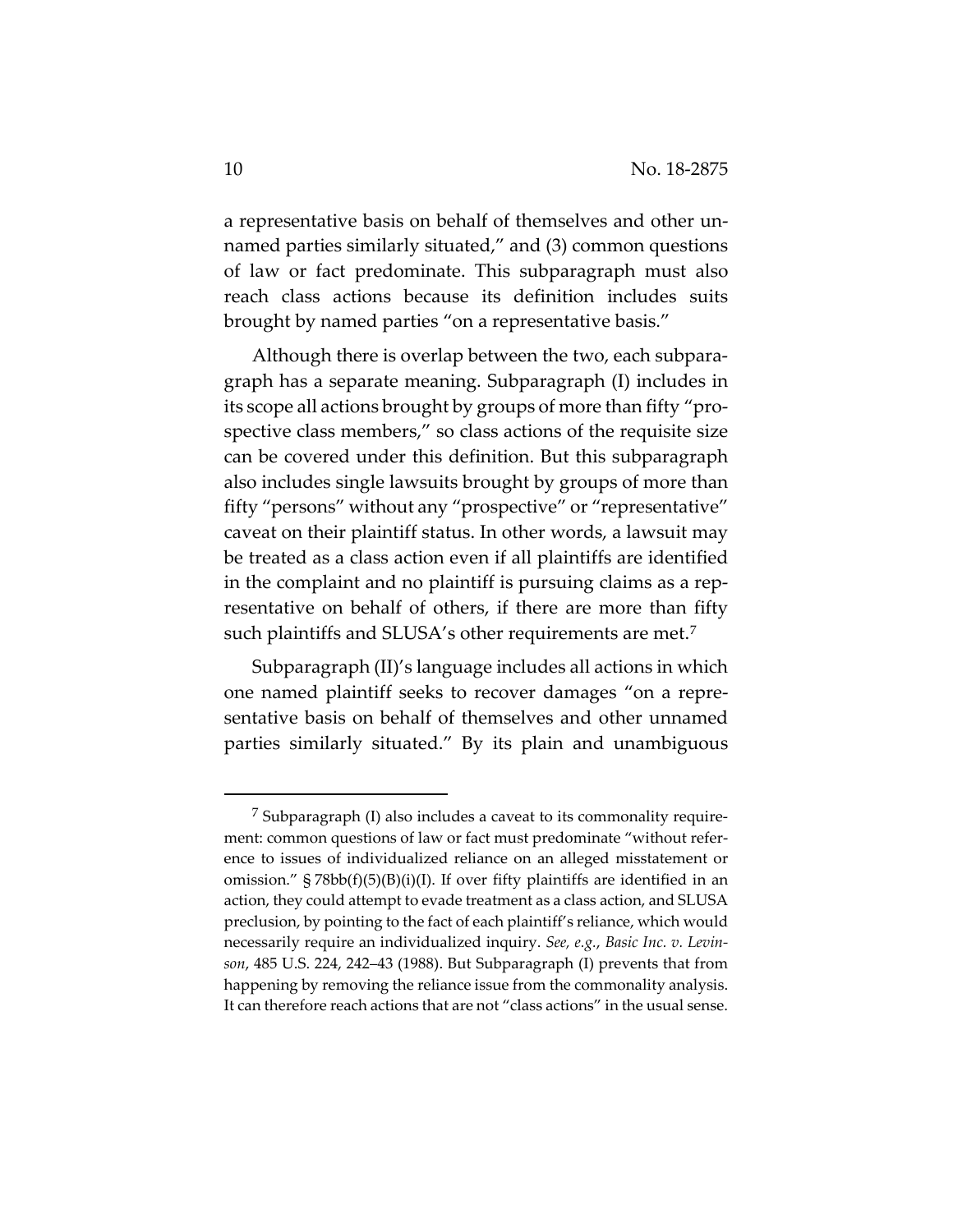$\overline{a}$ 

terms, it includes any action brought as a putative class action in the traditional Rule 23 meaning of the term. And because this subparagraph contains no fifty-person threshold as (I) does, Subparagraph (II) includes all putative class actions that otherwise meet the relevant requirements in its scope, regardless of this proposed class's size.

This reading of the "covered class action" definition for single lawsuits still includes some overlap in the scope of each subparagraph; a putative class action in which the proposed class exceeds fifty members could be "covered" under both Subparagraph (I) and Subparagraph (II). But this redundancy is not unusual or problematic. *See Conn. Nat'l Bank v. Germain*, 503 U.S. 249, 253 (1992). More importantly, this reading gives separate effect to both subparagraphs so that each covers something the other does not. *See Hibbs v. Winn*, 542 U.S. 88, 101 (2004) ("A statute should be construed so that effect is given to all its provisions, so that no part will be inoperative or superfluous, void or insignificant." (citation omitted)). Subparagraph (I) includes lawsuits that, while not "class actions" in that no plaintiff seeks damages as a representative, identify more than fifty plaintiffs. And Subparagraph (II) includes all putative class actions with fifty or fewer proposed class members.[8](#page-10-0)

<span id="page-10-0"></span> $8$  No other circuit has directly opined on the difference between Subparagraphs (I) and (II). The Second and Eighth Circuits have, however, referenced SLUSA's definition of a covered class action in a way that supports our interpretation. *See In re Kingate Mgmt. Ltd. Litig.*, 784 F.3d 128, 138 n.16 (2d Cir. 2015) ("'[C]overed class action' includes, with certain exceptions, class actions seeking damages on behalf of unidentified plaintiffs, class actions seeking damages on behalf of more than 50 identified persons, and [group lawsuits]."); *Green v. Ameritrade, Inc.*, 279 F.3d 590, 596 n.4 (8th Cir. 2002) ("A covered class action is any suit brought by a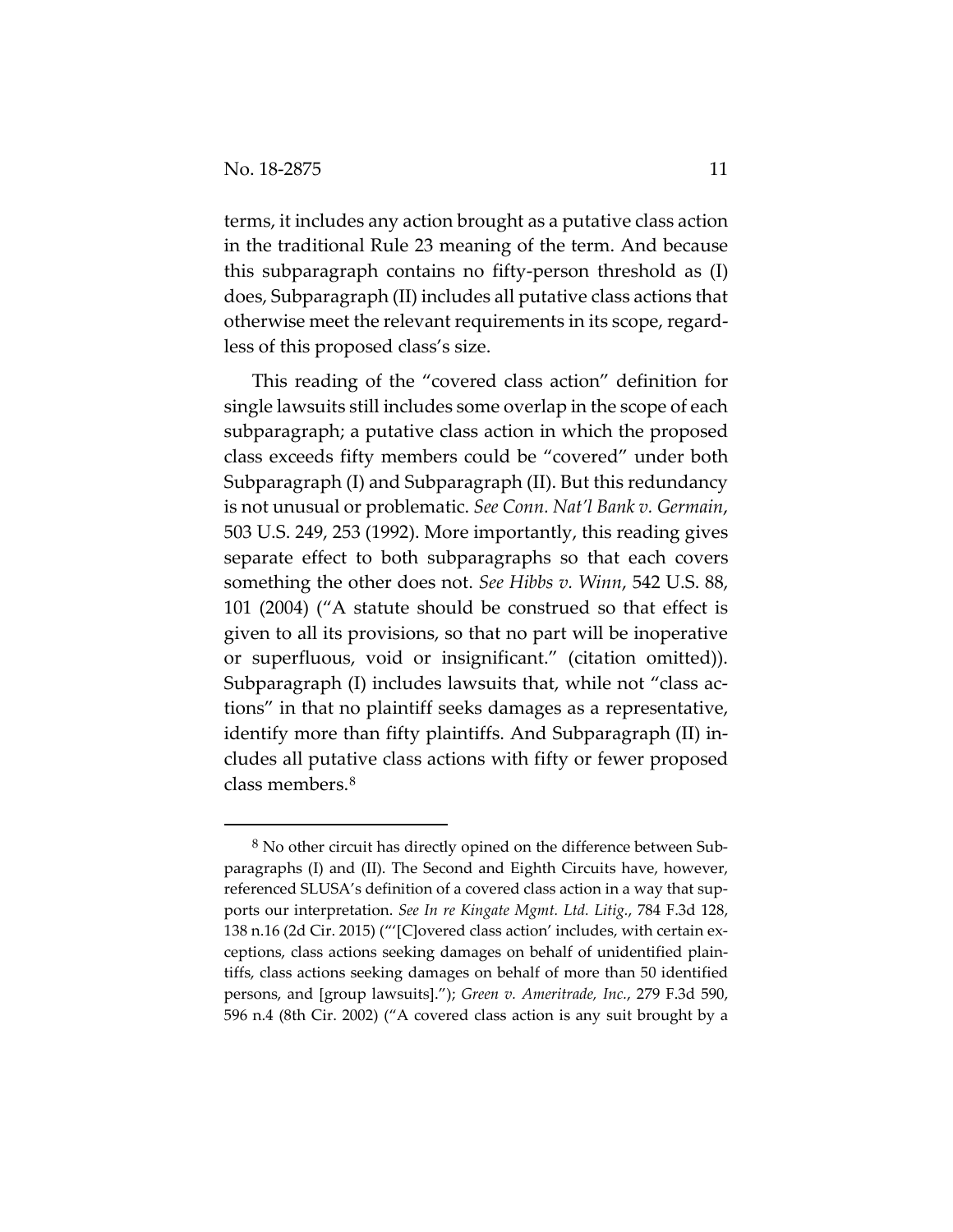While the plain language of each subparagraph of  $\S 78bb(f)(5)(B)(i)$  is clear, such that we do not need to resort to considering SLUSA's legislative history to aid in our inquiry, this history is consistent with our interpretation. *See Gustafson v. Alloyd Co. Inc.*, 513 U.S. 561, 580 (1995); *see also Cyan*, 138 S. Ct. at 1072 (addressing petitioner's interpretive arguments based on SLUSA's legislative history). The House Report accompanying SLUSA explains that the "covered class action" definition includes: "actions brought on behalf of more than 50 persons, actions brought on behalf of one or more unnamed parties, and so-called 'mass actions,' in which a group of lawsuits filed in the same court are joined or otherwise proceed as a single action." H.R. Rep. 105-640, at 9 (1998). This explanation separates the types of "covered class actions" that SLUSA precludes in a way that mirrors how they appear in the statute. Actions brought on behalf of more than fifty persons are covered by Subparagraph (I), actions brought on behalf of unnamed parties are covered by Subparagraph (II), and actions brought as groups of lawsuits in the same court are covered by the "group lawsuit" definition in § 78bb(f)(5)(B)(ii). *See also* H.R. Conf. Rep. 105-803, at 13 (1998) (using identical language to explain the "covered class action" definition).

The Senate Report also explains the "covered class action" definition in SLUSA. Regarding Subparagraph (I), it states that this portion of the definition "provides that any single

class of more than 50 persons, or by one or more named parties acting as class representatives, and where 'questions of law or fact common to those persons or members of the prospective class predominate over any questions affecting only individual persons or members.'" (quoting 15 U.S.C.  $\{5\}$  78bb(f)(5)(B)(i)(II))).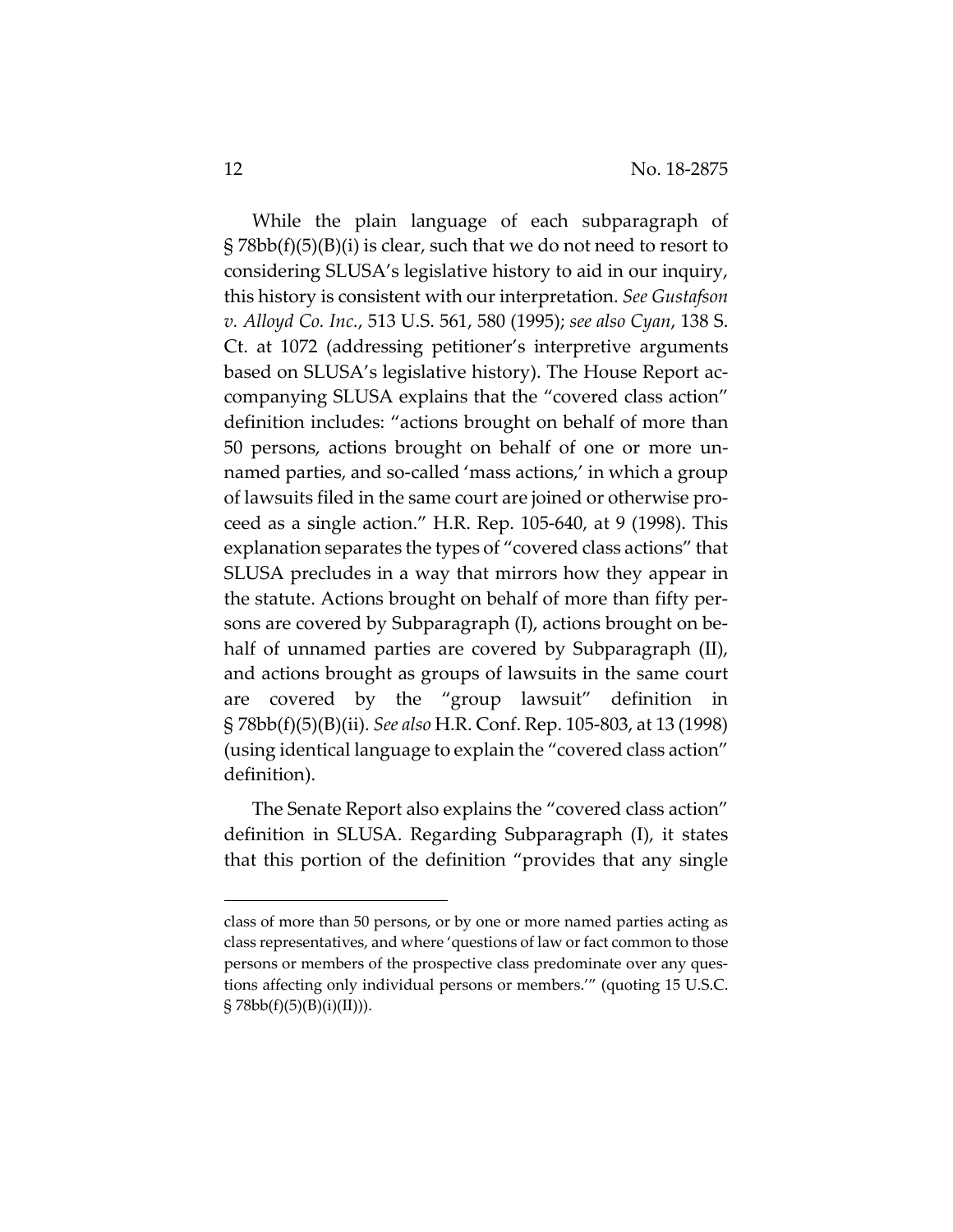lawsuit is *treated as a class action* if it seeks damages on behalf of more than fifty persons and questions of law or fact common to the prospective class predominate, without regard to questions of individualized reliance." S. Rep. 105-182, at 7 (1998) (emphasis added). It also references Subparagraph (II), noting that it "provides a definition that closely tracks the relevant provisions of Rule 23 of the Federal Rules of Civil Procedure in which a suit is brought by representative plaintiffs on behalf of themselves and other unnamed parties." *Id.* Together, these explanations of the "covered class action" definition in SLUSA envision the same distinction between Subparagraphs (I) and (II) that is reflected in the statute's text.

Applying this interpretation here demonstrates that Nielen-Thomas cannot proceed with her state-law claims.<sup>[9](#page-12-0)</sup> She calls her filing a "Class Action Complaint" and brings her claims "individually and on behalf of all others similarly situated." She specifically pleads that "common questions of law and fact exist as to all members of the putative Class and Sub-Classes," she seeks damages from defendants, and she proposes a class of between thirty-five and forty-nine members. Because her proposed class contains fewer than fifty persons, her lawsuit is not a covered class action under Subparagraph (I). However, because she seeks to recover damages on a representative basis, her lawsuit is a covered class action under Subparagraph (II). SLUSA therefore precludes her statelaw claims, and the district court was correct to both remove the case from state court and dismiss the state-law claims.

<span id="page-12-0"></span> <sup>9</sup> We can assume the truth of Nielen-Thomas's well-pleaded factual allegations at this stage without first considering whether a class could be certified. *See Brown*, 664 F.3d at 125.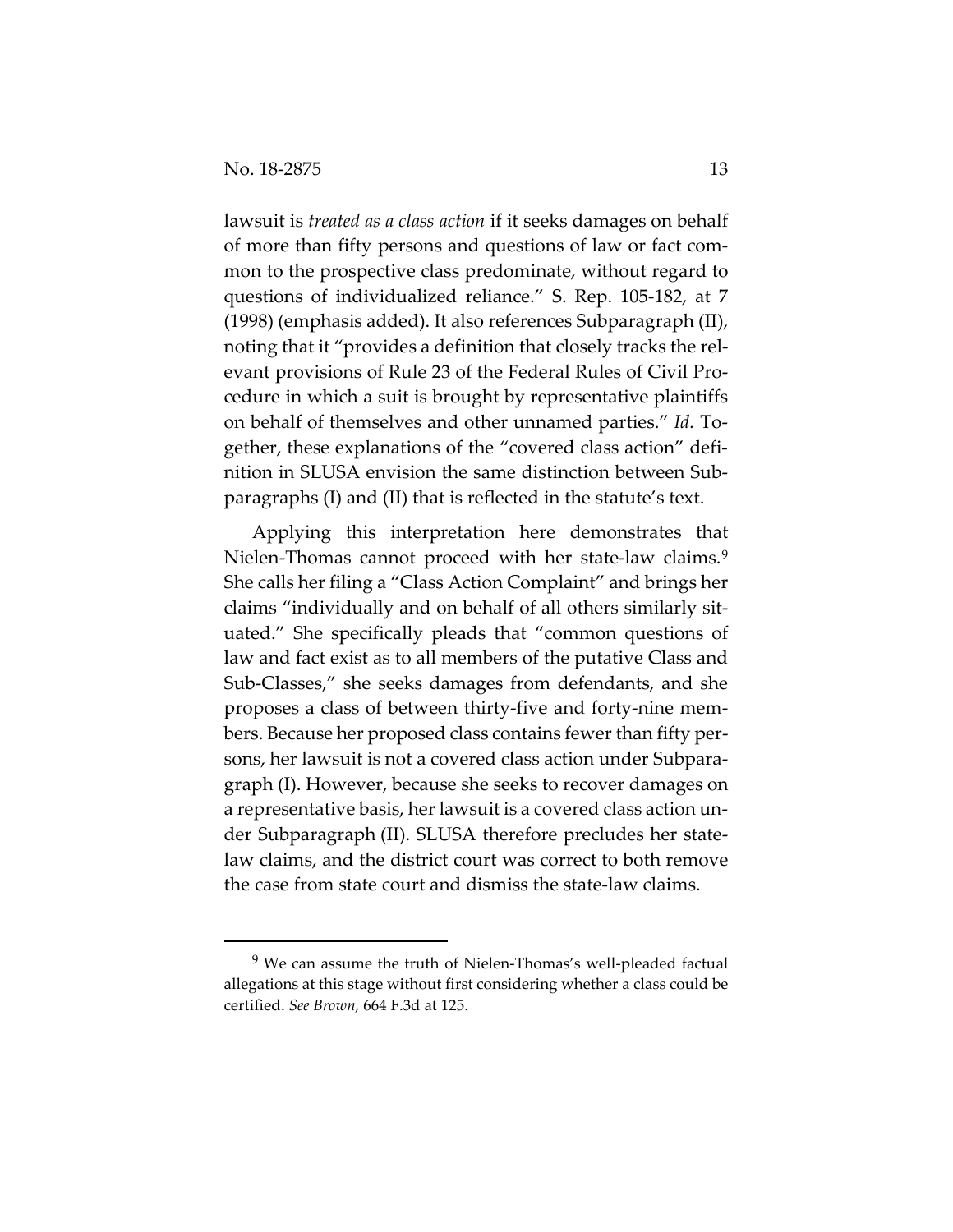An obvious implication of our  $\S 78bb(f)(5)(B)(i)(I)$ –(II) interpretation is that no putative securities class actions that are based on state law and otherwise meet SLUSA's requirements (they involve a covered security, allege a misrepresentation in connection with that security, *etc*.) can proceed in either federal or state court under SLUSA. Nielen-Thomas argues this sweeps too broadly; she says the legislative history for SLUSA indicates Congress only intended to preclude "certain" state actions, but not all of them. *See* H.R. Conf. Rep. 105-803, at 2 ("[T]o prevent *certain* State private securities class action lawsuits alleging fraud from being used to frustrate the objectives of the [PSLRA], it is appropriate to enact national standards for securities class action lawsuits involving nationally traded securities." (emphasis added)). But it makes sense that Congress would preclude all actions brought using the class-action device, not just classes alleged to include more than fifty people, when we again consider SLUSA's enactment history and legislative purpose.[10](#page-13-0)

Congress passed these amendments to combat a specific problem—litigants were attempting to circumvent the PSLRA's barriers to federal securities class actions by filing their class actions under state law instead. *Cyan*, 138 S. Ct. at 1067. To that end, SLUSA sought "to limit the conduct of securities class actions under State law." SLUSA, 112 Stat 3227.

<span id="page-13-0"></span> <sup>10</sup> Furthermore, Congress did create some exceptions to SLUSA's requirements, in § 78bb(f)(3), so not all class actions are covered. For example, SLUSA's preclusion and removal provisions specifically exclude class actions comprised solely of states and other political subdivisions. *See*  15 U.S.C. § 78bb(f)(3)(B). Derivative actions are also excluded. *See id.* § 78bb(f)(5)(C). Certain state securities class actions can go forward under SLUSA, just not those brought by a private party on a representative basis.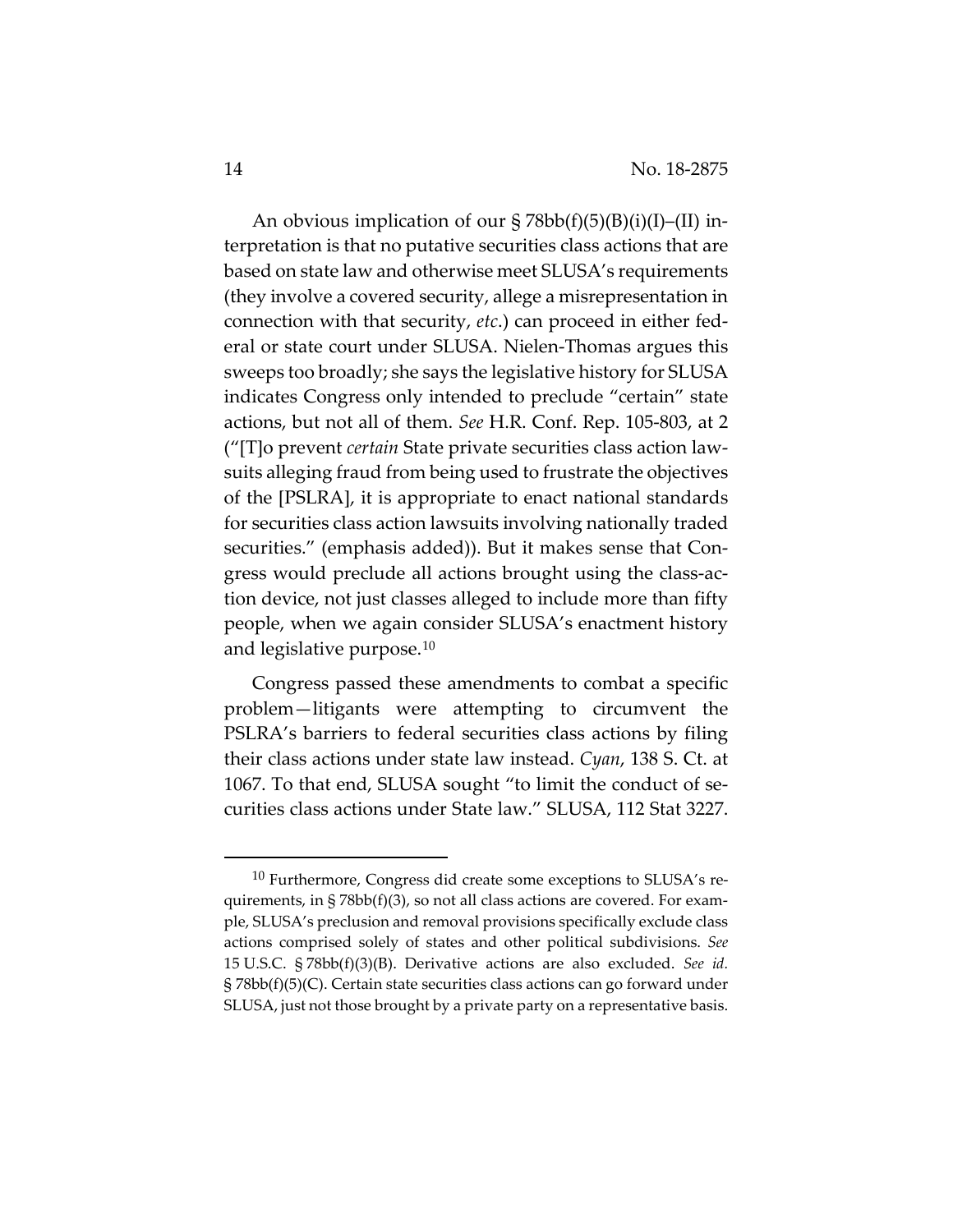The Supreme Court has consistently underscored this purpose of the amendments. *See, e.g.*, *Cyan*, 138 S. Ct. at 1072 (SLUSA "preclude[s] certain vexing state-law class actions" (quoting *Kircher v. Putnam Funds Tr.*, 547 U.S. 633, 645 n.12 (2006))). This purpose could be easily frustrated if plaintiffs bringing a state-law securities class action could simply allege that they represented a class of no more than fifty people. If SLUSA did not bar all putative class actions, such suits could proceed through the courts until discovery identified the entire class of plaintiffs. At that point, the actual class could include more than fifty persons, and by that time the abuses that the PSLRA sought to prevent would have already taken place. *Cf. Holtz v. JPMorgan Chase Bank, N.A.*, 846 F.3d 928, 930 (7th Cir. 2017) (SLUSA was designed to prevent "artful pleading" to "evade limits on securities litigation that are designed to block frivolous or abusive suits."). The plain language of § 78bb(f)(5)(B)(i) gives effect to SLUSA's purpose and prevents that from happening by including all putative class actions, subject to § 78bb(f)(3)'s exceptions, in its covered class action definition.

Nielen-Thomas also proposes two alternative interpretations of SLUSA's "covered class action" definition. Under either one, her case would not be included in SLUSA's preclusive scope because her proposed class is alleged to contain fewer than fifty members. However, both of these proposed interpretations run contrary to the statutory text.

First, Nielen-Thomas says Subparagraphs (I) and (II) are "separate, independent bases for excluding securities class actions from SLUSA's proscriptions." By this reading, if a proposed putative class contains fewer than fifty people, it is ex-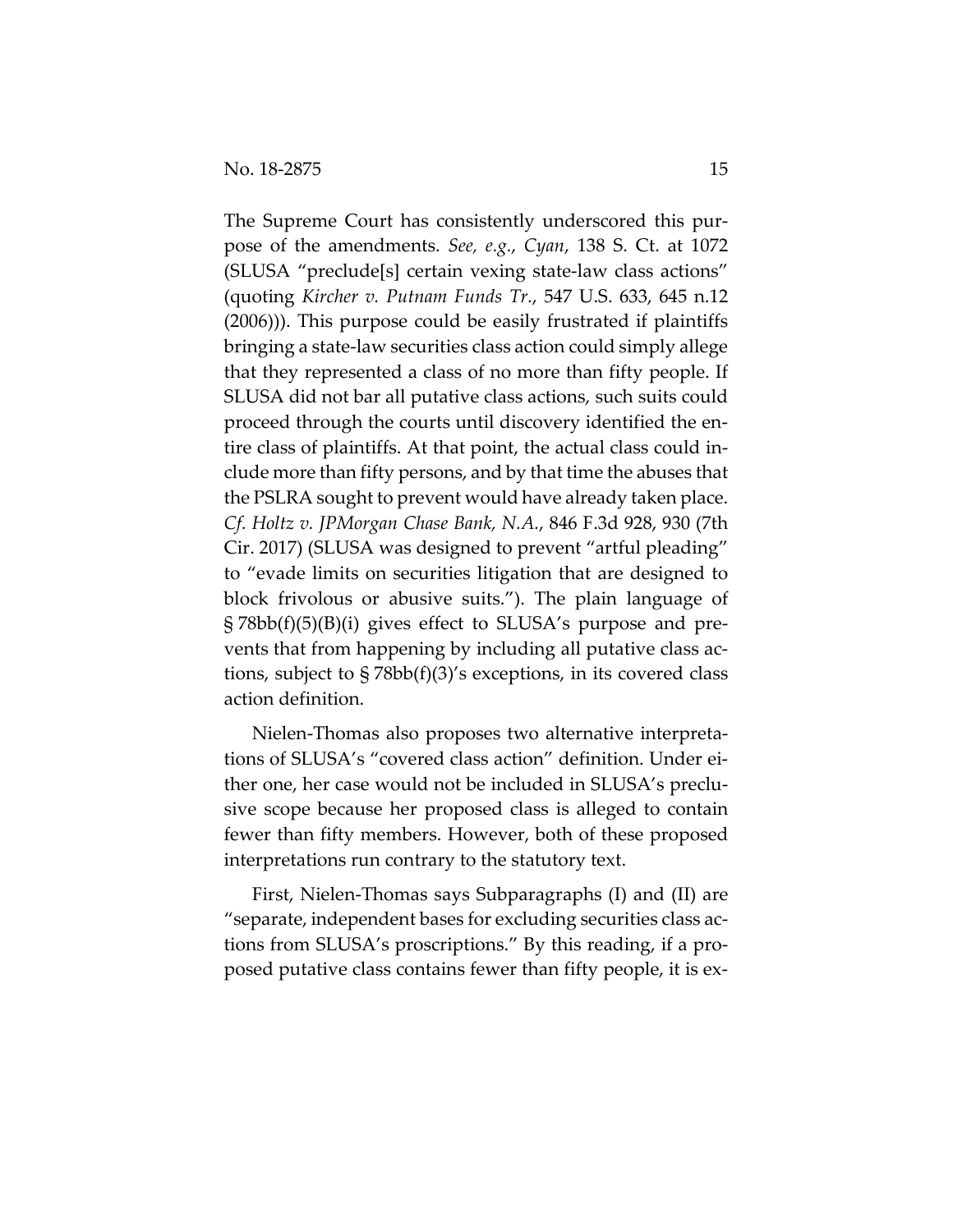empted under Subparagraph (I) without the need to go further and consider whether Subparagraph (II) might also apply. This interpretation completely reads Subparagraph (II) out of the statute, though, and we do not read statutes in ways that make entire provisions superfluous. *See Hibbs*, 542 U.S. at 101. As previously discussed, the definition of "covered class action" for single lawsuits includes two subparagraphs separated by a disjunctive "or." A single lawsuit can therefore be a covered class action under either section, and our analysis cannot stop after determining that a lawsuit does not meet the criteria set out in Subparagraph (I).

Alternatively, Nielen-Thomas claims the fifty-person threshold identified in Subparagraph (I) must also apply to Subparagraph (II) to avoid making the former superfluous. This interpretation is similarly untenable; it attempts to read words from one part of the statute into another part where they do not appear, contravening the plain text. *See Water Quality Ass'n*, 795 F.2d at 1309. By including the fifty-person threshold in Subparagraph (I) but omitting it from (II), Congress must have intended that it would only apply to (I). *See Dig. Realty Tr., Inc. v. Somers*, 138 S. Ct. 767, 777 (2018) ("[W]hen Congress includes particular language in one section of a statute but omits it in another[,]" we presume "that Congress intended a difference in meaning." (alterations in original) (quoting *Loughrin v. United States*, 573 U.S. 351, 358 (2014))). Indeed, Congress also included the fifty-person threshold in the group lawsuit "covered class action" definition in  $\S 78bb(f)(5)(B)(ii)$ , directly below  $\S 78bb(f)(5)(B)(i)$ , while excluding it from Subparagraph (II). We cannot rewrite the statute that Congress has written to impute the fifty-person threshold where it does not appear.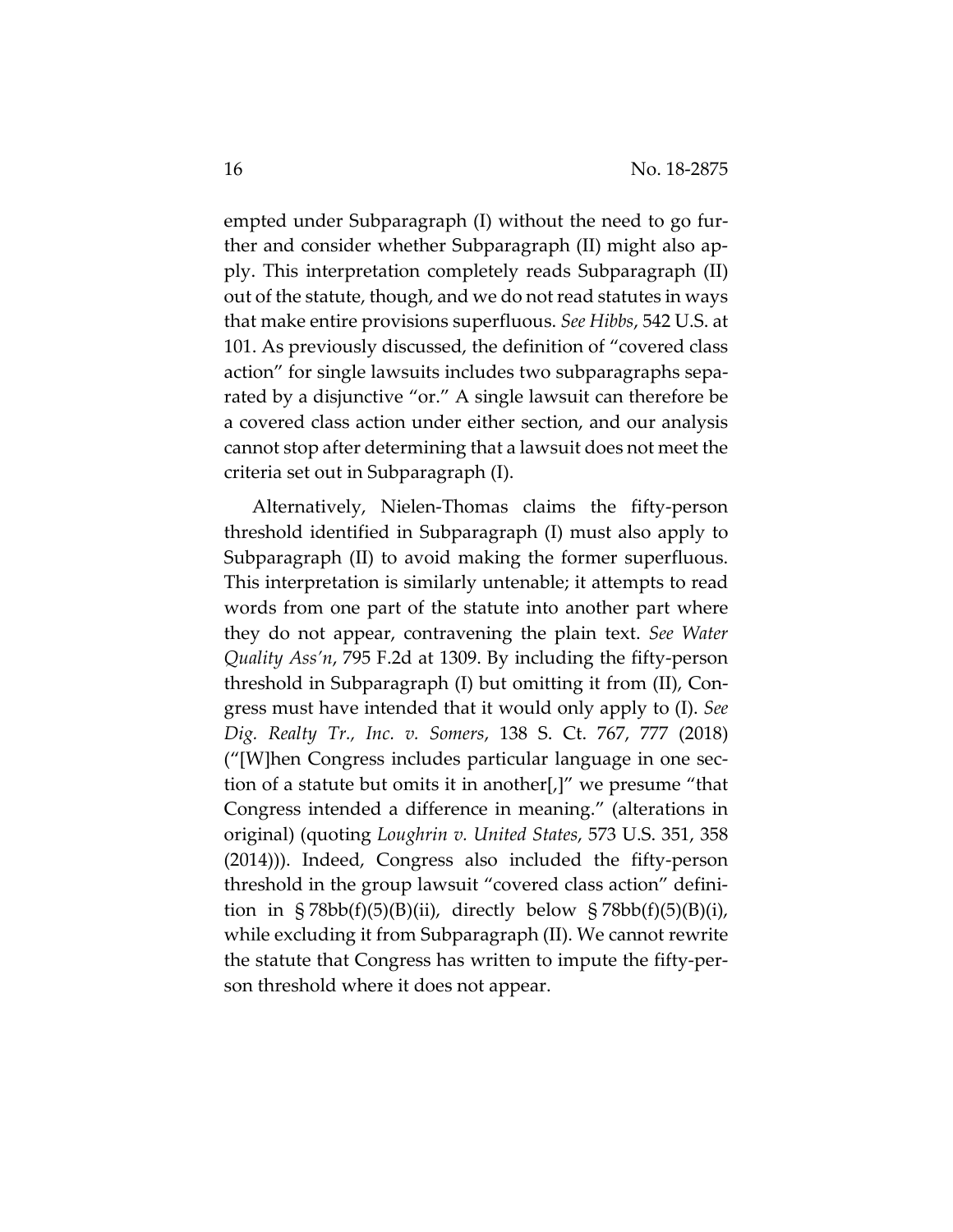Nielen-Thomas argues these interpretations find support in statements by both the Supreme Court and Seventh Circuit indicating that class actions brought on behalf of fewer than fifty persons are not covered by SLUSA. *See, e.g.*, *Cyan*, 138 S. Ct. at 1067 ("According to SLUSA's definitions, the term 'covered class action' means a class action in which 'damages are sought on behalf of more than 50 persons.'" (quoting 15 U.S.C. § 77p(f)(2))); *Chadbourne & Parke LLP v. Troice*, 571 U.S. 377, 380 (2014) (SLUSA "forbids the bringing of large securities class actions based upon violations of state law" and "does not apply to class actions with fewer than 51 'persons or prospective class members'" (quoting 15 U.S.C. § 78bb(f)(5)(B)); *Dabit*, 547 U.S. at 83 ("A 'covered class action' is a lawsuit in which damages are sought on behalf of more than 50 people."); *Holtz*, 846 F.3d at 934 (stating, near conclusion of opinion, that SLUSA "is limited to 'covered class actions,' which means that [plaintiff] could litigate for herself and as many as 49 other customers"); *Brown*, 664 F.3d at 124 (SLUSA "prohibits securities class actions if the class has more than 50 members").

These statements appear, in isolation, to support Nielen-Thomas; they reference only the fifty-person threshold from Subparagraph (I) and suggest that only "sizable" class actions pursued on a representative basis are within SLUSA's scope. But in context, it is clear neither the Supreme Court nor this Circuit is making any interpretive statement regarding the scope of the "covered class action" definition because that was not the issue these cases addressed. *See Cyan*, 138 S. Ct. at 1066 (issue was whether SLUSA stripped state courts of jurisdiction over class actions involving 1933 Act violations, and investors did not dispute their class action would be "covered"); *Chadbourne & Parke*, 571 U.S. at 381 (Court considered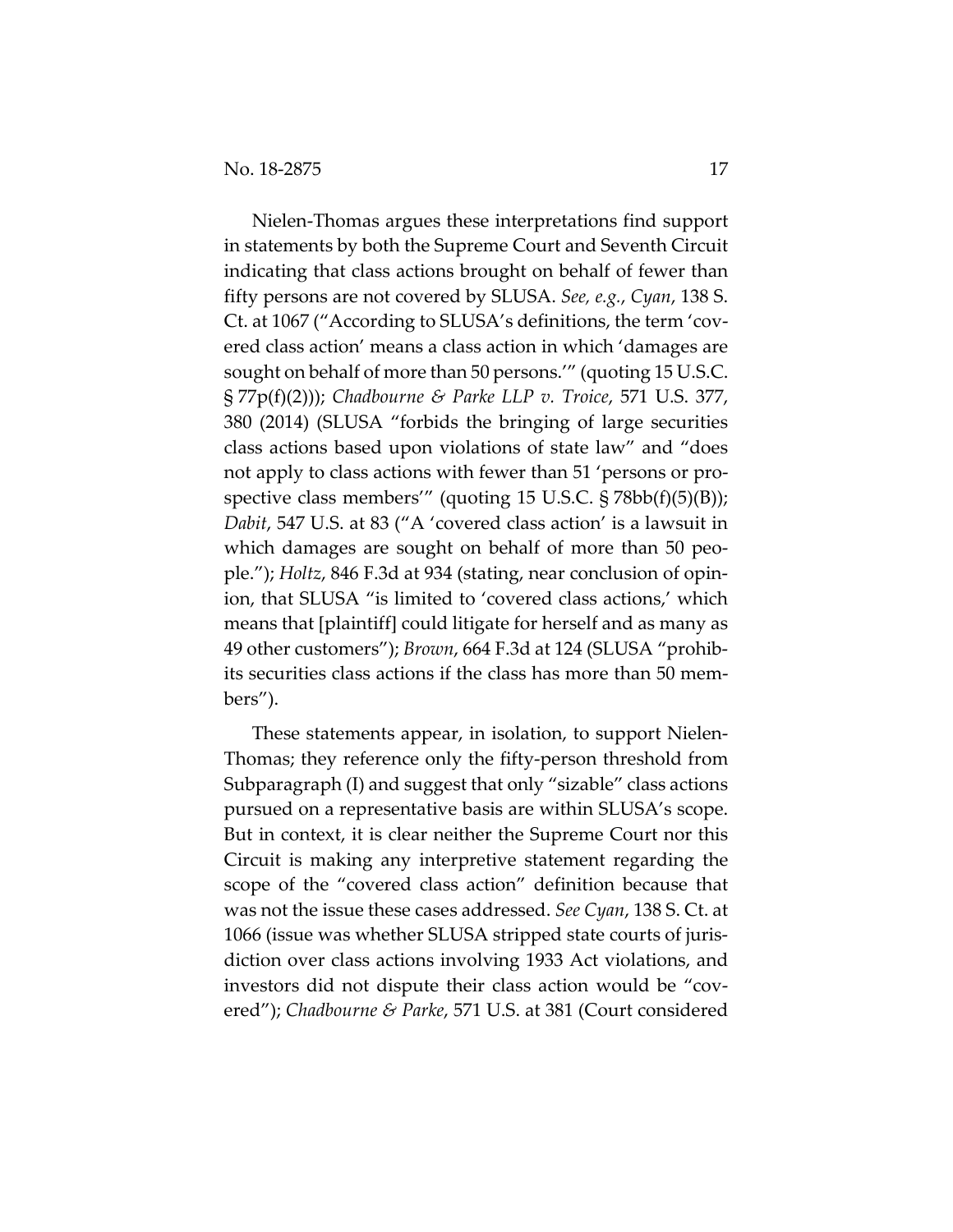whether SLUSA encompassed a class action in which plaintiffs alleged they purchased uncovered securities that were falsely presented to them as "covered" securities); *Dabit*, 547 U.S. at 83–84 (plaintiff did not dispute the class was covered under SLUSA, and the issue before the Court involved the "in connection with" requirement); *Holtz*, 846 F.3d at 930 (issue was whether plaintiff's contract and fiduciary claims necessarily involved an "omission of a material fact" to implicate SLUSA); *Brown*, 664 F.3d at 125 (court addressed whether the plaintiff's complaint alleged a misrepresentation or omission of a material fact in connection with the purchase or sale of a covered security).

The Supreme Court and the Seventh Circuit in these cases did not have the opportunity or need to opine on the contexts in which Subparagraphs (I) or (II) could apply. Thus, all of these statements defining "covered class action" solely in relation to the fifty-person requirement in Subparagraph (I) are merely dicta rather than an interpretation of SLUSA that we are bound to follow. *Cf. In re Air Crash Disaster Near Chi., Ill. on May 25, 1979*, 701 F.2d 1189, 1196 (7th Cir. 1983) (casual dicta of a state supreme court, as opposed to considered dicta, "has little precedential weight"). Instead, the plain text of SLUSA's "covered class action" definition governs, and pursuant to this unambiguous text, Nielen-Thomas's lawsuit is a covered class action.

In sum, SLUSA's definition of "covered class action" unambiguously precludes Nielen-Thomas's suit. She is a named plaintiff seeking to bring claims on a representative basis and alleges that common questions of law or fact predominate. Thus,  $\S 78bb(f)(5)(B)(i)(II)$  applies, the suit is a covered class